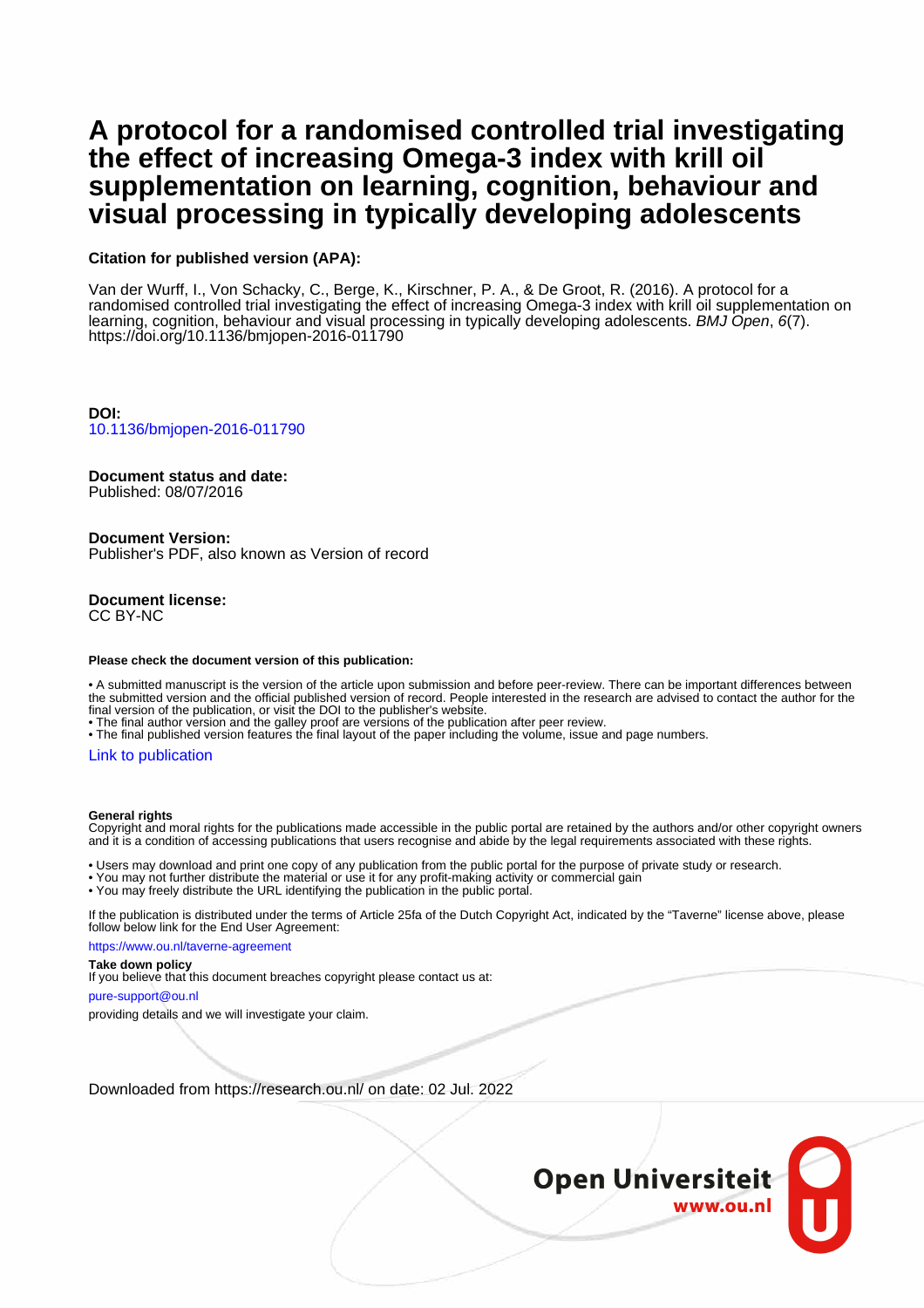# **BMJ Open** A protocol for a randomised controlled trial investigating the effect of increasing Omega-3 index with krill oil supplementation on learning, cognition, behaviour and visual processing in typically developing adolescents

I S M van der Wurff,<sup>1</sup> C von Schacky,<sup>2,3</sup> K Berge,<sup>4</sup> P A Kirschner,<sup>1</sup> R H M de Groot<sup>1,5</sup>

von Schacky C, Berge K, et al. A protocol for a randomised controlled trial investigating the effect of increasing Omega-3 index with krill oil supplementation on learning, cognition, behaviour and visual processing in typically developing adolescents. BMJ Open 2016;6:e011790.

ABSTRACT

To cite: van der Wurff ISM,

▶ Prepublication history and additional material is available. To view please visit the journal [\(http://dx.doi.org/](http://dx.doi.org/10.1136/bmjopen-2016-011790) [10.1136/bmjopen-2016-](http://dx.doi.org/10.1136/bmjopen-2016-011790) [011790\)](http://dx.doi.org/10.1136/bmjopen-2016-011790).

doi:10.1136/bmjopen-2016-

011790

Received 4 March 2016 Revised 9 June 2016 Accepted 10 June 2016



For numbered affiliations see end of article.

Correspondence to Inge van der Wurff; inge.vanderwurff@ou.nl

Introduction: The influence of n-3 long-chain polyunsaturated fatty acids (LCPUFA) supplementation on brain functioning is debated. Some studies have found positive effects on cognition in children with learning difficulties, elderly people with cognitive impairment and depression scores in depressed individuals. Other studies have found null or negative effects. Observational studies in adolescents have found positive associations between fish consumption (containing n-3 LCPUFAs) and academic achievement. However, intervention studies in typically developing adolescents are missing.

**Objective:** The goal of this study is to determine the influence of increasing Omega-3 Index on cognitive functioning, academic achievement and mental wellbeing of typically developing adolescents.

Methods and data analysis: Double-blind, randomised, placebo controlled intervention; 264 adolescents (age 13–15 years) attending lower general secondary education started daily supplementation of 400 mg eicosapentaenoic acid and docosahexaenoic acid (EPA+DHA) in cohort I (n=130) and 800 mg EPA +DHA in cohort II (n=134) or a placebo for 52 weeks. Recruitment took place according to a low Omega-3 Index (<5%). The Omega-3 Index was monitored via a finger prick at baseline and after 3, 6 and 12 months. The supplement dose was adjusted after 3 months ( placebo analogously) to reach an Omega-3 Index of 8–11%. At baseline, 6 and 12 months, a neuropsychological test battery, a number of questionnaires and a standardised math test (baseline and 12 months) were administered. School grades were collected. In a subsample, sleep quality and quantity data (n=64) and/or eye-tracking data (n=33) were collected.

Ethics and dissemination: Food2Learn is performed according to Good Clinical Practice. All data collected are linked to participant number only. The results will be disseminated on group level to participants and schools. The results will be presented at conferences and published in peer-reviewed

# Strengths and limitations of this study

- **. Only known randomised controlled trial investi**gating the effect of increasing Omega-3 Index with krill oil supplementation on learning, cognition, behaviour and visual processing in typically developing adolescents.
- **Example 1** First known study to select participants based on a low Omega-3 Index and includes a personalised dose adjustment based on the Omega-3 Index after 3 months of intervention.
- Data on depression, self-esteem and motivation are obtained via self-reported questionnaires, which might increase the risk for systematic bias.
- Owing to practical constraints, it was not possible to completely standardise the test procedure (eg, meal before the testing session and the time of testing); this could influence test results.

journals. The study is approved by the Medical Ethical Committee of Atrium-Orbis-Zuyd Hospital and is registered at the Netherlands Trial Register (NTR4082). Trial registration numbers: NTR4082 and NCT02240264; Pre-results.

# **INTRODUCTION**

There is a debate whether long-chain polyunsaturated fatty acids (LCPUFA) improve cognitive performance. LCPUFAs from the n-3 family such as docosahexaenoic acid (DHA, 22:6n-3) and eicosapentaenoic acid (EPA, 20:5n-3) are involved in many aspects of brain functioning, for example, neuronal membrane fluidity and neurotransmission.<sup>12</sup> There is evidence that consumption of Omega-3 LCPUFAs plays a protective role in age-related cognitive decline<sup>[3](#page-9-0)</sup> and Alzheimer's disease. $4$  In premature babies, it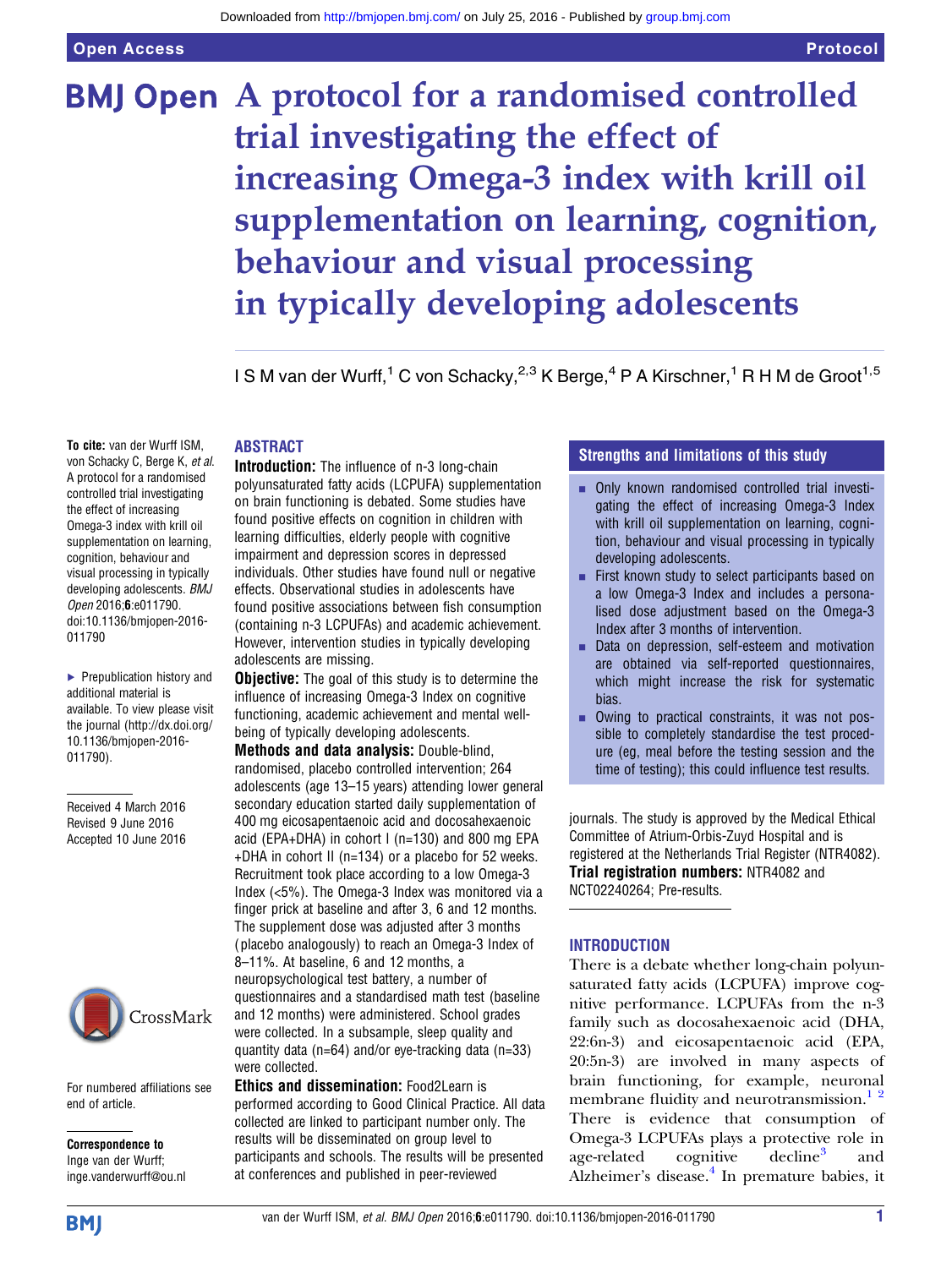has been shown that higher Omega-3 LCPUFAs consumption is associated with advanced cognitive develop-ment.<sup>[5](#page-9-0)</sup> Furthermore, in children, it might lead to improvement of symptoms associated with autism and attention deficit hyperactivity disorder  $(ADHD)$ .<sup>[6](#page-9-0)</sup> Although previous research is not conclusive, it does suggest that in certain sensitive periods Omega-3 LCPUFAs might contribute to optimising cognitive performance and/or cognitive development.

Adolescence has received limited attention in studies on n-3 LCPUFAs. The brain and prefrontal cortex continue to develop until the late  $20s^{7-11}$  $20s^{7-11}$  $20s^{7-11}$  It is thus crucial to study the role of Omega-3 LCPUFA in adolescence as they play an important role in brain development and functioning. For example, DHA is an important structural component of the neural cell membrane, influencing membrane fluidity and signal transduction.<sup>12</sup> <sup>13</sup> Moreover, higher DHA intake has been associated with changes in the functional activity of the prefrontal cortex in boys aged 8-10 years.<sup>[14](#page-9-0)</sup> Even though EPA is only present in very small amounts in the brain, $15$  it is also involved in important brain processes such as neurite outgrowth, regulation of gene expression and in anti-inflammatory, antithrombotic and vasodilatory processes which might assist brain functioning. $15$ 

Studies on the relationship between measured LCPUFA status or supplementation and cognitive functioning in adolescents are, to the best of our knowledge, not available. Observational studies investigating the association between fish intake and cognitive functioning in adolescents are, however, available. Kim et  $al^{16}$  $al^{16}$  $al^{16}$ showed that adolescents aged 15 years who regularly consumed fish had significantly better academic performance than their non-fish consuming or less fish consuming peers. Åberg et  $al^{17}$  $al^{17}$  $al^{17}$  demonstrated that high fish consumption in boys at age 15 years was associated with better cognitive performance at age 18 years. Finally, de Groot et  $a^{18}$  $a^{18}$  $a^{18}$  studied 700 adolescents aged 12–18 years for whom fish consumption data, end-term grades (for Dutch, English and Math) and score on the Amsterdam Vocabulary Test was collected. Contrast analyses demonstrated a u-shape association between fish consumption and vocabulary (p=0.01) and a nearly significant association with average end-term grades (p=0.07). Thus, higher fish intake was associated with more advanced vocabulary and an almost significant higher average end-term grade. However, eating more fish than the recommended amount (>2 fish portion/week) was not associated with a beneficial outcome.

Studies looking at the measured LCPUFA status and depression in typically developing adolescents are also limited. We are only aware of the study by Mamalakis that showed a negative association between EPA measured in adipose tissue and score on the Beck Depression Inventory (ie, higher EPA, fewer depressive symptoms). Furthermore, a positive association between dihomogamma linolenic acid (DGLA, C20:3n-6) measured in adipose tissue and score on the Centre for

Epidemiologic Studies Depression Scale (CES-D) (ie, higher DGLA, more depressive symptoms) was shown. $^{19}$  $^{19}$  $^{19}$  This was, however, only true after correction for adiponectin. Although self-esteem has often been associated with depression, $20$  we found no studies taking self-esteem into account when studying the association between LCPUFA and depression in adolescents.

While observational studies point to a beneficial association between fish intake (the main source of DHA and EPA) and school grades in adolescents and since causality cannot be proven by observational studies, intervention studies are needed. Furthermore, little is known about the effects of Omega-3 fatty acids on depression and self-esteem in typically developing adolescents.

This paper describes the design of Food2Learn, a double-blind, randomised, placebo controlled intervention in which the influence of an increase in the Omega-3 Index with 1-year of krill oil supplementation on cognition, academic achievement and behaviour in typically developing adolescents is investigated. In addition, we try to counteract design issues such as bioavailability, baseline Omega-3 Index and study population which could have caused neutral results in earlier trials[.21](#page-9-0)

# **Bioavailability**

The bioavailability of DHA and EPA depends mostly on the form in which they are bound and the food matrix with which the DHA and EPA are taken. Most previous trials have chosen unemulsified ethyl-ester or triglycerides and have advised participants to consume capsules with breakfast, both of which lead to lower absorption of the LCPUFAs. $21-23$  $21-23$  In Food2Learn, krill oil is used as supplementation. Krill oil contains 30–65% of the EPA and DHA in the phospholipid form. Phospholipids have amphiphilic properties and therefore emulsifying prop-erties that enhance absorption<sup>24–[26](#page-9-0)</sup> and are also better absorbed by the brain than triglycerides. $27$  Another factor important for DHA and EPA absorption is the presence of fat in the meal. Some studies report a trifold higher LCPUFA absorption when LCPUFA capsules are taken with a high fat meal, compared to a low fat meal. $^{23}$  This is hypothesised to be caused by the stimulating effect of fat on pancreatic lipase. $2<sup>22</sup>$  $2<sup>22</sup>$  $2<sup>22</sup>$  Therefore, participants in Food2Learn are asked to consume the capsules with dinner, the fattiest meal of the day.[28](#page-9-0)

#### BASELINE OMEGA-3 INDEX

In earlier studies, participants were often recruited without researchers knowing the baseline Omega-3 fatty acid status of participants. This has led to participants with a wide range in statuses being included, while one can expect that effects of supplementation are more likely in participants with a low Omega-3 fatty acid status. This wide range in statuses can lead to similar end Omega-3 statuses in the placebo and treatment groups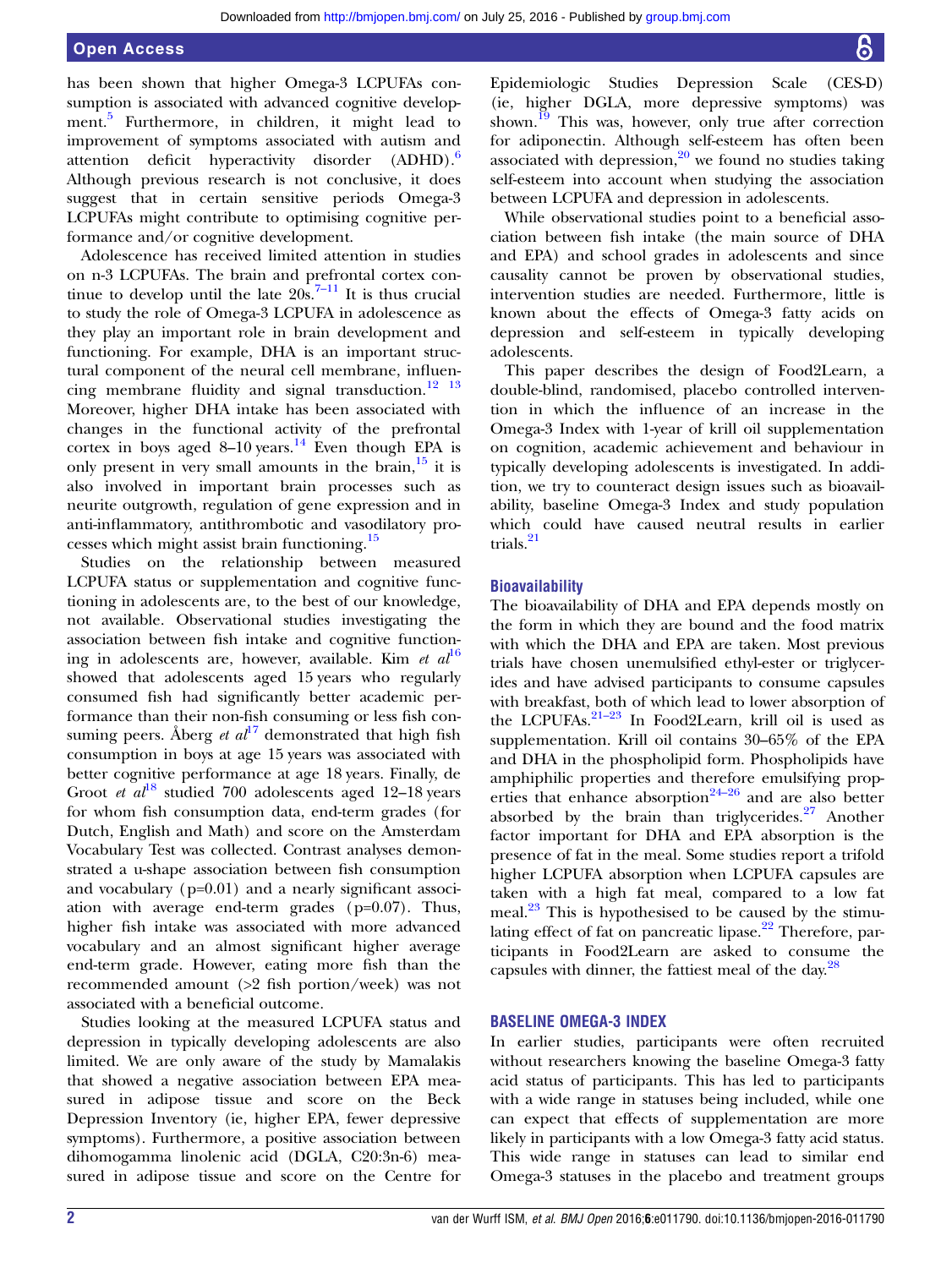and thus similar outcome measures. To increase the chance of observing any effects of supplementation, participants for Food2Learn are recruited on the basis of a low Omega-3 Index  $(<5\%)$ .<sup>[29](#page-9-0)</sup> The Omega-3 Index is defined as EPA plus DHA in erythrocytes and is based on a standardised analytical method. $2^1$  Additionally, to counteract interpersonal variability in the uptake/ metabolism of the LCPUFA supplementation, a dose adjustment based on the individual Omega-3 Index blood levels after 3 months of supplementation was applied. This dose adjustment should ensure that participants in the active treatment group achieve the target range of 8–11%. This target range is an estimate based on the Omega-3 Index associated with the lowest mortality risk in coronary heart disease.<sup>[29](#page-9-0)</sup>

# STUDY POPULATION

Richardson showed that LCPUFA supplementation was especially beneficial in the 20% lowest performing children.[30](#page-9-0) In the Netherlands, secondary education is divided into three levels: preuniversity, higher general and lower general secondary education (LGSE). Approximately 38% of all adolescents attend LGSE.<sup>[31](#page-9-0)</sup> LGSE is further divided into four sublevels. For the current study, students from the highest sublevel, the theoretical learning pathway (TLP), were recruited. Approximately 40% of students attending LGSE are in the TLP.

# Objective and hypotheses

The primary objective of Food2Learn is to study the effect of an increase in the Omega-3 Index due to 1-year of krill oil supplementation in 13–15 year-old typically developing adolescents from LGSE on cognitive performance. The secondary objective is to study the effect of an increase in the Omega-3 Index due to 1 year of krill oil supplementation in 13–15 year-old typically developing adolescents from LGSE on academic achievement and behaviour. Furthermore, the relationship between Omega-3 Index and cognitive performance, academic achievement and behaviour in typically developing adolescents will be further explored. The hypothesis is that 1 year krill oil supplementation and a higher Omega-3 Index will lead to improved cognition, academic achievement scores and behaviour scores in typically developing Dutch adolescents attending the LGSE. The third objective is to study the effect of an increase in the Omega-3 Index due to 1 year of krill oil supplementation in 13–15-year-old typically developing adolescents from LGSE on sleep quality and quantity, and visual processing.

# **METHODS**

# Study design

Food2Learn is a double-blind, randomised, placebocontrolled trial, with repeated measurements (at baseline, 3 months, 6 months and 12 months) to study the

effect of an increase in the Omega-3 Index due to 1-year of krill oil supplementation on cognitive performance, academic achievement and behaviour of second year LGSE students. Informed consent was obtained from all participants and their parent(s) and/or guardian(s). This trial is registered at The Netherlands Trial Register (NTR4082) and at ClinicalTrials.gov (NCT02240264). The Items from the WHO Trial Registration Data Set can be found in the online supplementary files.

# **Participants**

# Inclusion and exclusion criteria

All second year students attending high school at the LGSE TLP level with a baseline Omega-3 Index <5% were eligible to participate in the study. Students were excluded if they had (1) a baseline Omega-3 Index of  $>5\%$ , (2) an allergy to fish or shellfish or (3) haemophilia.

# Determination of participation

Participants could discontinue participation at any time during the study. If a participant indicated that he/she wished to stop supplementation, the reason for discontinuation was asked and the participant was asked to continue with the test sessions according to the intention to treat principle, but both were voluntary.

# Recruitment and screening

One hundred and twenty-three schools in the southern provinces of the Netherlands were contacted to participate in Food2Learn. Eventually, 19 school boards gave approval. The target group was then approached in a classroom setting. A video explaining the study was shown, the capsules and the finger prick were shown, and any questions were answered. Students received an information letter and were asked to discuss the study with their parents. If requested, a voluntary additional information evening was held.

If the student wanted to participate, the informed consent form had to be signed by the student and parent(s) and/or guardian(s) and handed in to the researchers at site. All students who handed in an informed consent form received a finger prick to determine the Omega-3 Index; no other prescreening methods were used. If the participant completed the whole study, he/she received a voucher for the cinema. In cohort I of Food2Learn, the needed number of participants was not enrolled; therefore, a second cohort was added to the study. Currently, cohort II is in progress.

# Randomisation and blinding

On entry, participants received a participant number. An independent researcher was responsible for treatment allocation. The participants were stratified by sex and were randomly allocated to the placebo or krill oil group by an independent researcher. Equal numbers of participants were randomised to the active treatment and the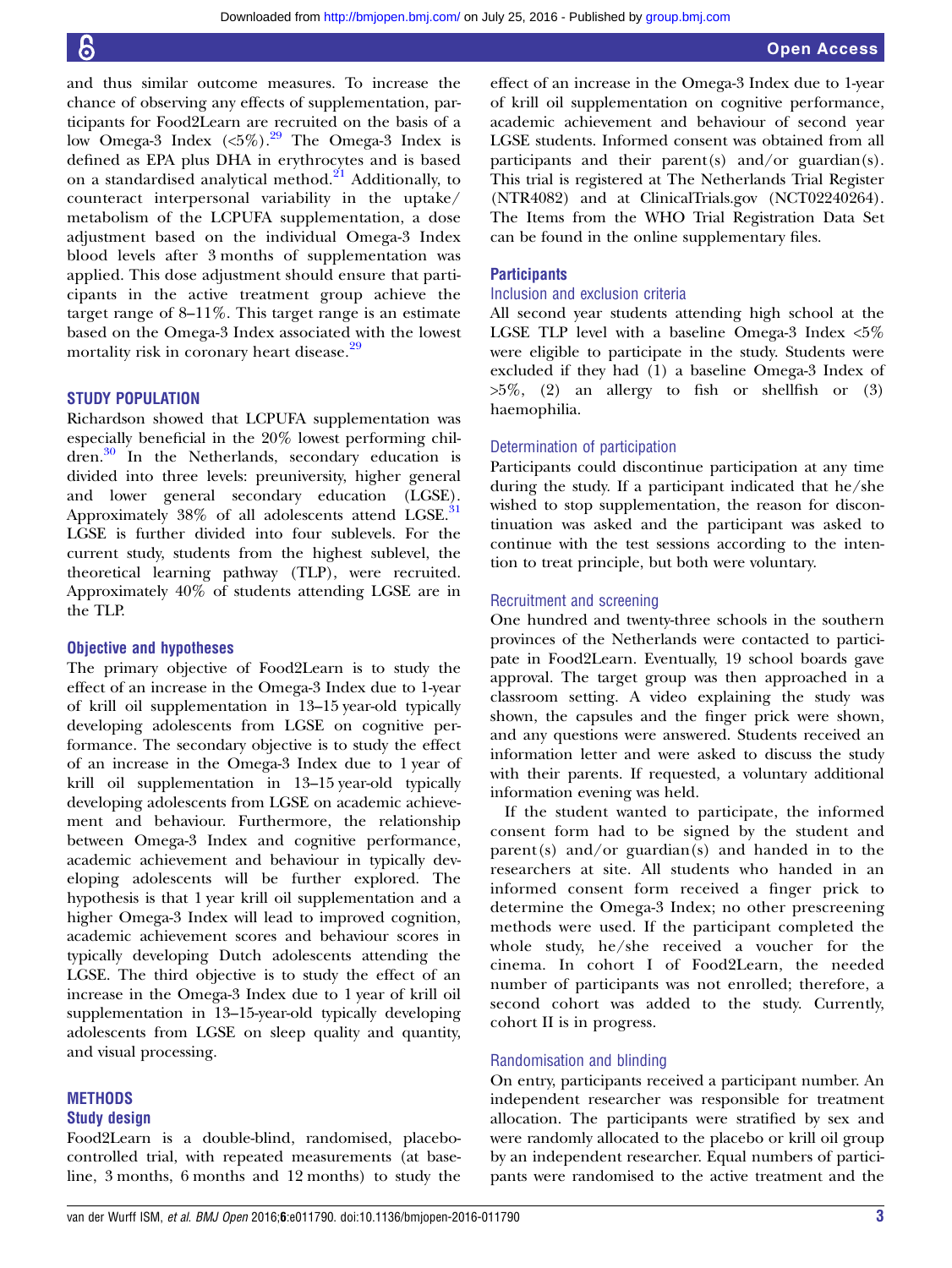placebo groups. The group allocation sequence was computer generated and executed by an independent researcher. Researchers at site were only told which box number had to be given to which participant number and were not aware how boxes were divided over placebo/krill oil group. To prevent the risk of unblinding, each participant received a personalised box with capsules. The packaging and the capsules themselves were identical for the active treatment and placebo groups. The capsules were coloured black to hide the redness of krill oil. Furthermore, a vanilla odour was added to hide any possible fishy smell/taste. Neither the researchers at the site nor the participants were informed of group allocation prior to the completion of the whole study (cohorts I and II). Preliminary unblinding of the trial was to be executed only by an independent researcher in the case of severe adverse effects.

#### Procedure—baseline

Before starting supplementation, participants underwent a neuropsychological test battery, filled out questionnaires and performed a standardised math test (see outcome measure, figure 1 and [table 1](#page-5-0)); these tests were executed at school in a classroom setting. Three cognitive tests were administered in a group setting (10 students max): The Letter Digit Substitution Test (LDST), D2 test of Attention (D2) and Digit Span Forward (DSF) and Backward (DSB). These tests were led by one researcher via a standardised protocol, while one or two other researchers (depending on group size) made sure that participants understood the tests and complied with the protocol. All tests were first explained and a practice version was always completed by the participants. After this group test session, all participants filled out the questionnaires individually, during which participants were called one by one to perform the Stroop Test and Concept Shifting Test (CST) individually under supervision of one researcher. After data collection, participants completed a standardised computerised math test, in silence, in a classroom setting.

# Procedure—3 months follow-up

After 3 months of supplementation, participants again received a finger prick to determine the Omega-3 Index. Blood analyses and dose adjustments were executed by a researcher who was not actively involved in the study. When the increase in the Omega-3 Index in a participant of the active group was insufficient, the supplementation dose was adjusted in this participant and in one participant in the control group with the same number of capsules. This was carried out to ensure blinding of the researchers. However, the Omega-3 Indexes of the participants of cohort I were found to be significantly lower than the target range at 3 months. Therefore, it was decided that the dose of all participants would be increased to eight capsules per day. Furthermore, it was decided to increase the starting dose of the cohort II to eight capsules per day to ensure that the target range would be achieved.

# Procedure—6 months and 12 months follow-up

The procedure completed at baseline was repeated again after 6 months. This process was again repeated after 12 months of intervention. The standardised math test was only completed at baseline and after 12 months ( for an overview, see figure 1).

#### Intervention

After baseline neuropsychological testing, participants started with supplementation. The krill oil contained at least 40 g phospholipids per 100 g krill oil. The fatty acid profile of these phospholipids was at least 14 g EPA and 6 g DHA. The remaining composition of krill oil was mainly triglycerides  $(32\%)$ , free fatty acids  $(6-7\%)$  and small amounts of cholesterol, cholesterol esters, ash and a trace amount of astaxanthin  $(80 \text{ µg}/100 \text{ g})$ . One krill oil capsule contained a total of 0.5 g krill oil, which supplied 65 mg EPA and 35 mg DHA. For the placebo capsules, a fatty acid mixture was chosen that reflects the fatty acid composition of the average European diet (26.0% C16:0, 4.6% C18:0, 35.8% C18: 1–9, 16.7%



Figure 1 Timeline of study. Neuropsychological tests (NPT) are at all time points equal namely: the letter digit substitution test, D2 test of attention, digit span forward and backward, Concept Shifting Test and Stroop Test. <sup>1</sup>Eye tracking was performed in a subsample of participants. <sup>2</sup>Sleep was measured in a subsample of participants in the second cohort with a combination of ActivPAL accelerometer data, questionnaires and a self-reported sleep diary. <sup>3</sup>To determine Apoe status saliva was collected.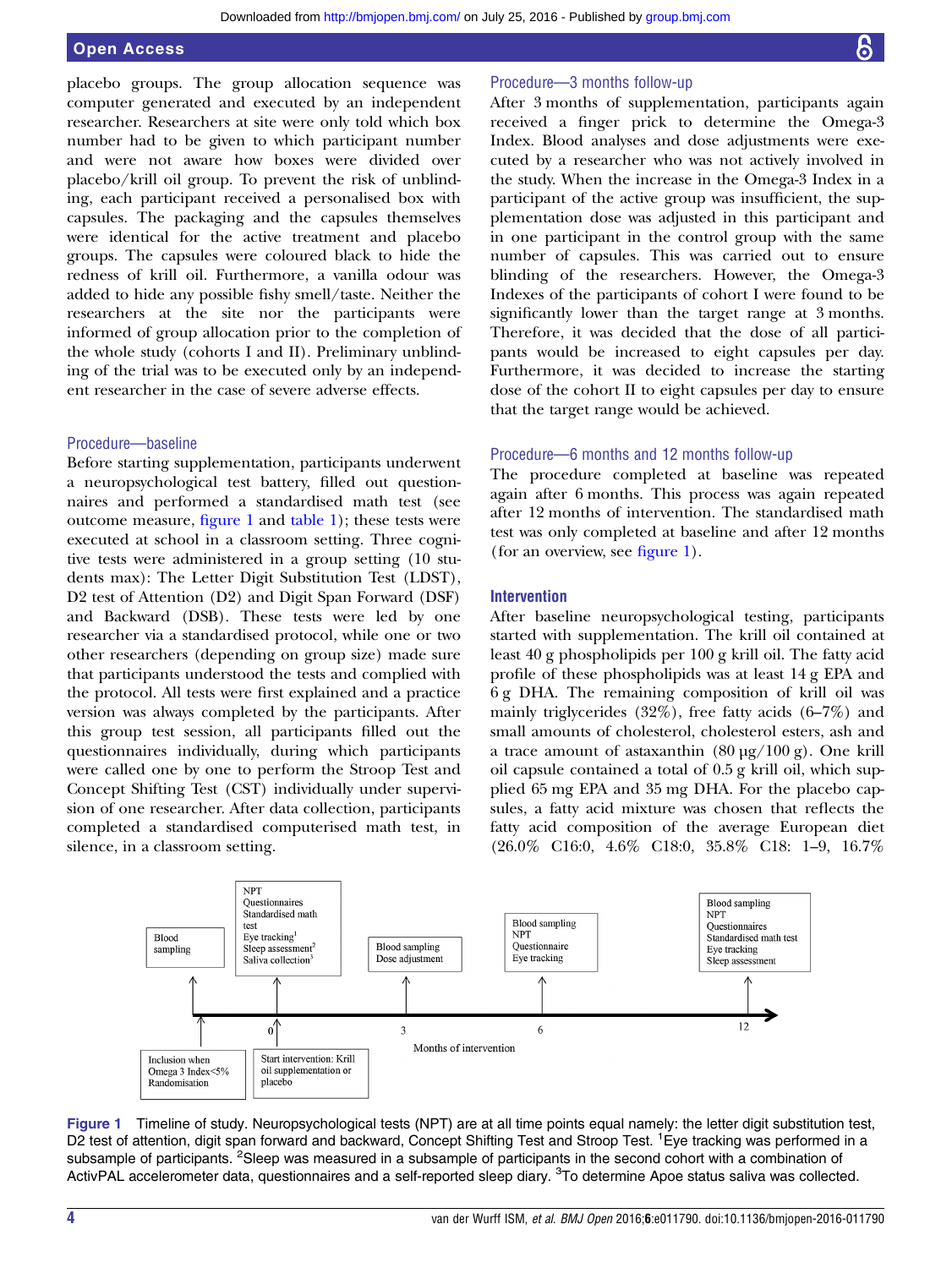<span id="page-5-0"></span>

| Question/questionnaire                                           | <b>Before</b> | <b>Baseline</b> | 3 months | 6 months                  | 12 months |
|------------------------------------------------------------------|---------------|-----------------|----------|---------------------------|-----------|
| Weight                                                           | X             |                 |          |                           |           |
| Length                                                           | X             |                 |          |                           |           |
| Level of parental education                                      | X             |                 |          |                           |           |
| <b>Nationality</b>                                               |               | X               |          |                           |           |
| Country of birth                                                 |               | Χ               |          |                           |           |
| Language spoken at home                                          |               | χ               |          |                           |           |
| School carrier (focus chosen, skipping or staying behind a year) |               | Χ               |          |                           |           |
| Medical: medicine use, diagnoses, glasses/contacts               |               | x               |          | $\boldsymbol{\mathsf{X}}$ | x         |
| <b>Allergies</b>                                                 |               | х               |          |                           |           |
| Use of vitamins and fish oil                                     |               | Χ               |          |                           |           |
| <b>Pubertal Development Scale</b>                                |               | x               |          |                           | X         |
| Alcohol and cigarette use                                        |               | х               |          |                           | Χ         |
| <b>Fish Questionnaire</b>                                        |               | Χ               |          | X                         | Χ         |
| Centre for Epidemiologic Studies Depression Scale                |               | x               |          | X                         | X         |
| The Rosenberg Self-Esteem Scale                                  |               | X               |          | x                         | Χ         |
| Motivated Strategies for Learning Questionnaire                  |               | X               |          | X                         | X         |
| Self-reported capsule compliance                                 |               |                 | X        | Χ                         | Χ         |
| Self-reported side effects                                       |               |                 |          | Χ                         | Χ         |
| Self-reported group allocation                                   |               |                 |          |                           | X         |

C18:2–6, 2.1% C18:3–3, 0% C20:4–6 and 14.8% other compounds).[32](#page-9-0) The placebo contained a mix of olive oil, corn oil, palm oil and medium chain triglycerides in the following ratio 4:4:9:3. The placebo contained no marine n-3 fatty acids.

In cohort I, participants were instructed to start with an intake of four capsules per day containing in total 260 mg EPA and 140 mg DHA, almost the daily recommended amount of 450 mg of EPA/DHA per day as set by the Dutch health council. $33$  In cohort II, the starting dose was increased to eight capsules, as cohort I showed that the initial dose of 400 mg DHA+EPA did not lead to a sufficient increase in the Omega-3 Index. Eight capsules provide 520 mg EPA and 280 mg DHA per day. To increase adherence to the protocol, participants could receive a daily text message reminder. Furthermore, participants who had an insufficient increase in their blood Omega-3 Index after 3 months of supplementation and an equal number of participants from the placebo, as noted by the independent researcher, received a phone call to try to increase compliance. Participants were asked to return all left-over capsules at the end of the study or when they decided to drop out, so compliance could be calculated on the basis of the number of capsules returned.

# Outcome measures—cognitive performance measurements

The cognitive tests were selected on the basis of their usability as determined in other studies with adoles-cents;<sup>[18](#page-9-0)</sup> reference scores are thus available. These tests have also previously been shown to increase activation of the frontal cortex, the area of the brain associated with the accumulation of DHA, $^{14}$  $^{14}$  $^{14}$  furthermore the prefrontal cortex is the brain area most in development during adolescence.<sup>[9](#page-9-0)</sup> Tests used were: the LDST to measure speed of information processing, D2 as a measure for

selective attention, DSF and DSB as measures of shortterm memory and working memory, CST as a measure for cognitive shifting and Stroop task as a measure for cognitive inhibition. For an explanation of the tests, see online supplementary appendix A.

#### Academic achievement

# Math test

All students complete a standardised math test at baseline and at the end of the study. This math test is based on the end terms as set by the Dutch government. The test is computer-based and participants have to take the test without a calculator. $34$ 

#### School performance

All schools provide school grades (ranging from 1.0=very bad to 10.0=excellent) of participants for the subjects Dutch, English and Mathematics. These subjects are chosen as they are considered core subjects and are therefore compulsory for all students.

# Behaviour measurements

#### Absenteeism

Schools provide the number of hours the participants were absent and the reason for absence.

# **Motivation**

The Motivated Strategies for Learning Questionnaire consists of two parts: a motivation part and a learning strategies part.<sup>[35](#page-9-0)</sup> In this study, only the motivation part is used. The motivation section assesses student goals and value beliefs concerning school, their beliefs about their skills to succeed in school and their test anxiety. The internal consistency for the section measuring motiv-ation is very good (α between 0.62 and 0.93).<sup>[36](#page-9-0)</sup>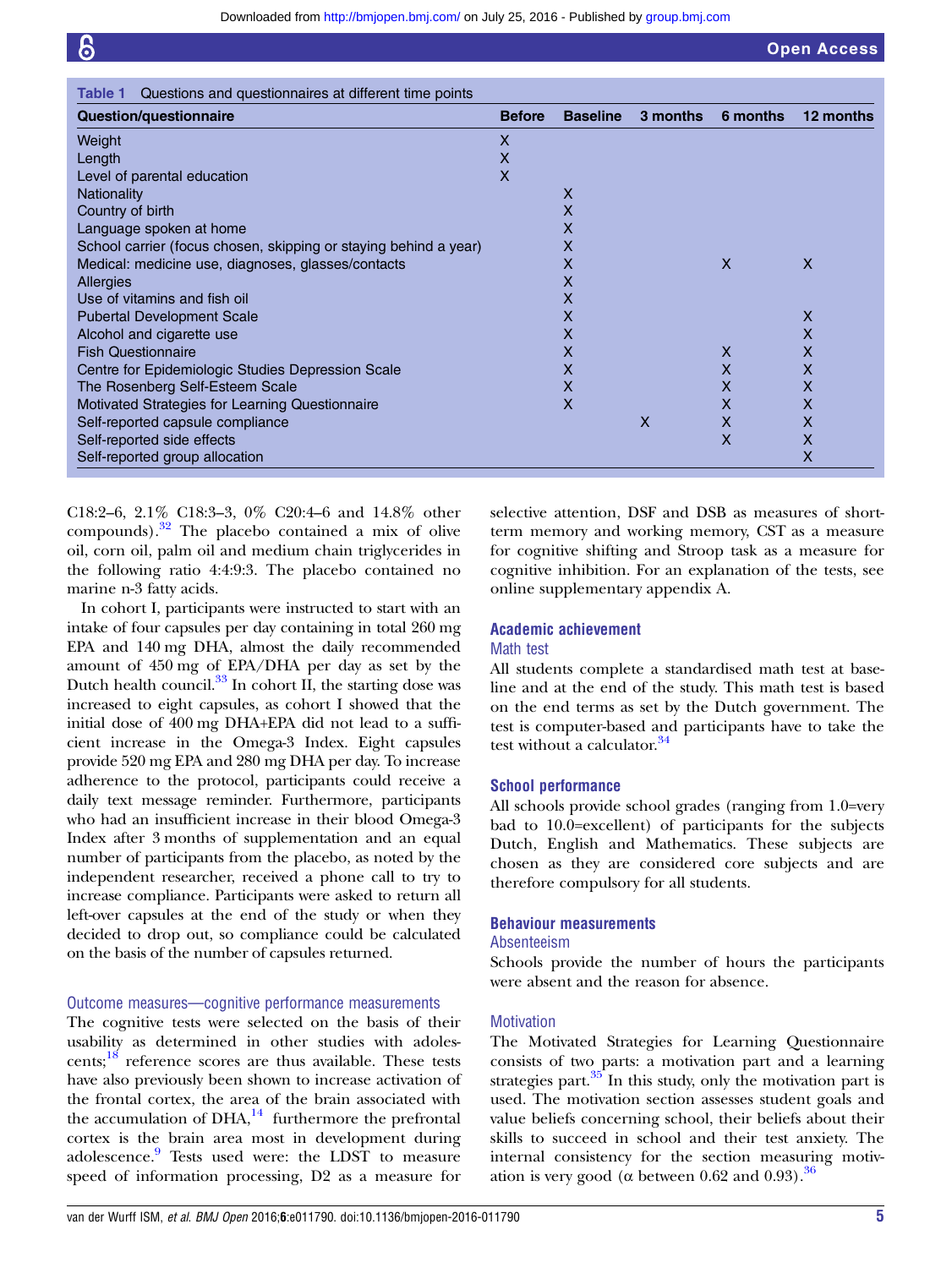#### Mood

Mood is assessed with the Dutch version of the Centre for Epidemiologic Studies Depression Scale  $(CES-D)$ ,<sup>[37](#page-9-0)</sup> a tool sensitive for detecting depressive symptoms and distinguishing between depressed and non-depressed individuals.[38 39](#page-9-0) The CES-D has a high internal reliability in adolescents ( $\alpha$ =0.88).<sup>[40](#page-9-0)</sup> The 20 questions questionnaire assesses the presence of depressive symptoms in the past week. Total sum scores are calculated (range 0-60), with higher scores indicating more depressive symptoms.

## Self-worth/self-esteem

The Rosenberg Self-Esteem Scale (RSE) is a measure of self-esteem.<sup>41</sup> The internal reliability in adolescents is high  $(\alpha=0.88)^{42}$  <sup>43</sup> and construct validity has been shown.<sup>[43](#page-9-0)</sup> This test consists of 10 questions requiring participants to indicate their level of agreement with a series of statements about themselves. Higher scores indicate a higher self-esteem.

#### Other measurements

Fish consumption is measured with a short, validated self-reported questionnaire.<sup>[44](#page-9-0)</sup> The pubertal phase is assessed with the Pubertal Development Scale.<sup>45</sup> This questionnaire assesses the pubertal status of adolescents by asking to what extent a number of bodily changes related to puberty are present. Furthermore, nationality, country of birth of the participants and parents and/or guardians, language spoken at home, use of medicine, diagnosis related to learning (eg, ADHD or autism), allergies, whether the student wears glasses or contact lenses, whether he/she takes vitamins or fish oil supplements, drinking and smoking behaviour were assessed via a questionnaire. Finally, questions about school career such as whether the participant has ever skipped or repeated a year are asked. At follow-up, additional questions with regard to compliance, side effect and group allocation are asked. For an overview, see [table 1](#page-5-0).

#### Biological measurements

#### Blood analysis

Blood samples are collected with a finger prick. First, the finger of the participants is disinfected with alcohol. Then a prick with an automated one-time use lancet is administered at the fingertip after which blood drops are collected on specially prepared filter paper. Erythrocyte fatty acid compositions are analysed according to the HS-Omega-3 Index methodology as described previously.<sup>29</sup> <sup>46</sup> Fatty acid methyl esters are generated by acid transesterification and analysed by gas chromatography using hydrogen as the carrier gas. Fatty acids are identified by comparison with a standard mixture of fatty acids. Results are given as the Omega-3 Index, which is EPA +DHA expressed as a percentage of total identified fatty acids after response factor correction and a correction for the fact that whole blood was used instead of erythro-cytes.<sup>[46](#page-9-0)</sup> Furthermore, the concentrations of 26 other fatty acids are determined. The coefficient of variation for EPA plus DHA typically is 5%. Analyses are qualitycontrolled according to DIN ISO 15189.

#### ApoE4- analyses

Apolipoprotein E (APOE, protein; Apoe, gene) is a protein which plays an important role in lipid homeostasis. The *Apoe* gene has four polymorphisms: ε2, ε3 and ε4. Studies have suggested that ε4 carriers have an increased risk of late-onset Alzheimer's disease and accelerated brain atrophy and that healthy carriers of the ε4 allele have poorer performance on neuropsycho-logical tests.<sup>[47](#page-9-0)</sup> Furthermore, the effect of an Omega-3 supplement on cognitive performance might be modulated by the presence of  $\varepsilon$ 4 polymorphisms.<sup>48</sup> However, not all studies show an interaction between Apoe status and cognitive performance. $49-51$  $49-51$  To elucidate whether Apoe status interacts with cognitive performance in typically developing adolescents consuming LCPUFA supplementation, all participants donate 2 mL saliva for the determination of Apoe status. The analyses of the Apoe gene will be executed by the departments of Molecular Genetics and Clinical Genetics of the Maastricht University Medical Center+, according to the procedure as described by the Duke University Clinical Molecular Diagnostics Laboratory.<sup>52</sup> Shortly, PCR amplification followed by Sanger DNA sequencing is used to determine the genotype of two single nucleotide polymorphisms in the APOE gene Rs7412 and Rs429 358 and the associated APOE genotype. With the participant's and parents' approval (indicated in the informed consent form), samples will be kept for a maximum of 15 years.

#### **Substudies**

All students entering the main study in cohort II were asked to participate in the sleep study. Pupils of four schools (due to logistic constraints) in both cohorts were asked to participate in the eye tracking study. Participation in both substudies was voluntary and pupils could participate in the main study regardless of participation in the substudies.

# Substudy I: eye tracking

A subsample of participants (n=33) participated in an eye tracking study at baseline, 6 months and 12 months. Eye tracking is a method in which eye movements of participants are recorded and can be used to calculate measures such as number of blinks, number of fixations and total duration of fixations. Eye movement measures can help reveal underlying cognitive processes such as amount of visual processing, what participants are processing and the mental effort expended. In Food2Learn, eye tracking is used to measure the effect of krill oil supplementation on cognitive processing in the form of visual processing and mental effort (for more information, see online supplementary appendix B).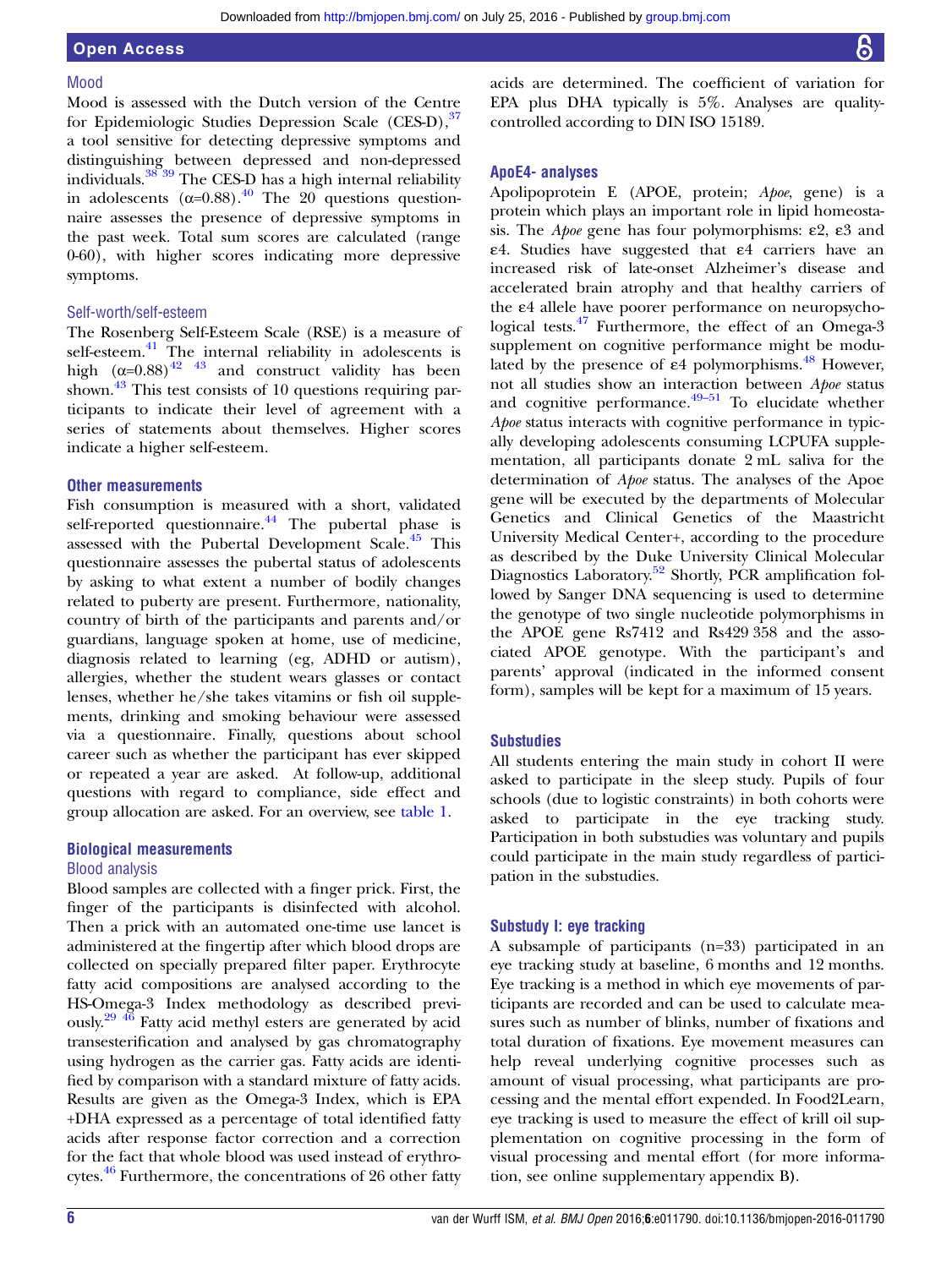# <span id="page-7-0"></span>Substudy II: sleep

In cohort II, a subsample (n=64) is included in a study investigating the relation between increasing Omega-3 fatty status and sleep quality and duration. Montgomery et  $a\bar{b}^3$  showed that DHA supplementation in children led to increased sleep duration and fewer waking episodes per night. Since sufficient sleep is essential for good health, cognitive performance and school per- $\frac{54-56}{9}$  $\frac{54-56}{9}$  $\frac{54-56}{9}$  and insufficient sleep is common in adolescents,  $57\,58$  this was included as a substudy. Participants wore an ActivPAL3 (Paltechnologies, Glasgow, UK) accelerometer for seven consecutive days at baseline and seven consecutive days after 12 months of intervention. With the help of algorithms, ActivPal data can be used to determine sleep duration and quality. Furthermore, participants filled out a diary in which they noted their bedtime and wake-up time during this week. Finally, they filled out the Adolescent Sleep-Wake Scale and the Adolescent Sleep Hygiene Scale.<sup>[59](#page-10-0)</sup>

# Power calculation

Originally, the sample size calculation was based on a power of 0.8 and a medium effect size of 0.3 and analysis of variance (ANOVA) as the analysis method. However, new insights led to the conclusion that not ANOVA but a mixed methods analysis would be more appropriate. The power analyses were thus redone for this. Also, the new power calculation took into account that there were multiple measurement moments and that dropout is possible. Multiple calculation in RMASS software with standardised input numbers such as an average effect size of d=0.25 at 6 month follow-up and an equal or 10% higher effect size at 12 months follow-up and a dropout of 25% per measurement moment (and thus a total dropout rate of 43%), an error variation varying from 0.4 to 0.5 and a intercept variation of 0.3 to 0.5 with a slope variation of 0.0 (fixed effects), showed that between 183 and 285 participants at baseline should be sufficient to achieve a power of 0.8.

The power calculation for the sleep substudy suggested that 42 students (21 in the placebo group and 21 in the krill oil group) were sufficient. This number of students is based on power calculation with a power of 0.8,  $\alpha$ =0.05 and the ability to detect a 20 min difference in sleep duration. For the eye tracking study, no power calculation was executed. As a study looking at the effect of krill oil supplementation on cognitive processing measured with eye tracking had never been executed before, we did not believe that a reliable power calculation would be possible.

# Data analysis plan

Data are scored by one of the researchers and both D2 and CST tests are checked a second time by another researcher; 10% of the LDST and digit span are also checked by a second researcher. All data are entered twice and any discrepancies between the two data entries are checked and corrected.

Data analysis will be performed by both the intention-to-treat procedure and related to the blood Omega-3 Index. The main effects of the intervention (krill oil condition in intention-to-treat analyses) and of the Omega-3 Index on the change from baseline with regard to cognitive test scores (primary), scores on questionnaires (secondary) and school grades average (z-score; secondary) will be estimated using mixed models that account for the correlation of repeated measurements within participants. All estimates will be adjusted for drinking behaviour, smoking behaviour, level of parental education, age, sex, body mass index, pubertal status, cohort number and time trends (baseline, 6 months, 12 months) if necessary. Furthermore, moderation analyses for sex and APOE

|                                          | <b>Mean</b> ±SD      |     | <b>Fatty acid</b>    | <b>Mean</b> ±SD  |
|------------------------------------------|----------------------|-----|----------------------|------------------|
| <b>Participant characteristics</b>       | or N $(%)$           | N   | (%wt/wt of total FA) | $(N=261)$        |
| Age (years)                              | $14.10 \pm 0.49$     | 266 | Omega-3 Index        | $3.83 \pm 0.60$  |
| Male/female                              | 127/139 (47.7/52.3%) | 266 | DHA 22:6n-3          | $2.58 \pm 0.49$  |
| Smoking no/yes*                          | 239/26 (90.2/9.8%)   | 265 | EPA 20:5n-3          | $0.39 \pm 0.16$  |
| <b>BMI</b>                               | $19.92 \pm 3.00$     | 248 | AA 20:4n-6           | $11.19 \pm 1.25$ |
| Underweight, healthy weight, overweight† | 28 (10.5%)           |     |                      |                  |
|                                          | 182 (68.4%)          |     |                      |                  |
|                                          | 39 (14.7%)           |     |                      |                  |
| Alcohol units per week‡                  | $0.46 \pm 1.77$      | 266 | ObA 22:5n-6          | $0.43 \pm 0.10$  |
| <b>LPES</b>                              | $5.07 \pm 1.52$      | 248 |                      |                  |

\*Smoking was defined as anybody who indicated smoking more than 0 cigarettes per week.

†BMI cut-off points: Boys 14 years: underweight <16.40, healthy weight 16.41–22.61, overweight >22.62. Girls 14 years: underweight <16.87, healthy weight 16.88–23.33, overweight >23.34.

‡A unit of alcohol was defined as one standard glass of an alcohol beverage (ie, a standard drink containing approximately 10g of pure alcohol).

§Highest level of parental education. Parents/guardians were asked to report the educational level of both parents/guardians. Socioeconomic status was defined as the highest educational level of the parents/guardians.

AA, arachidonic acid; BMI, body mass index; DHA, docosahexaenoic acid; EPA, eicosapentaenoic acid; FA, fatty acids; LPE, level of parental education; ObA, osbond acid (also called docosapentaenoic acid).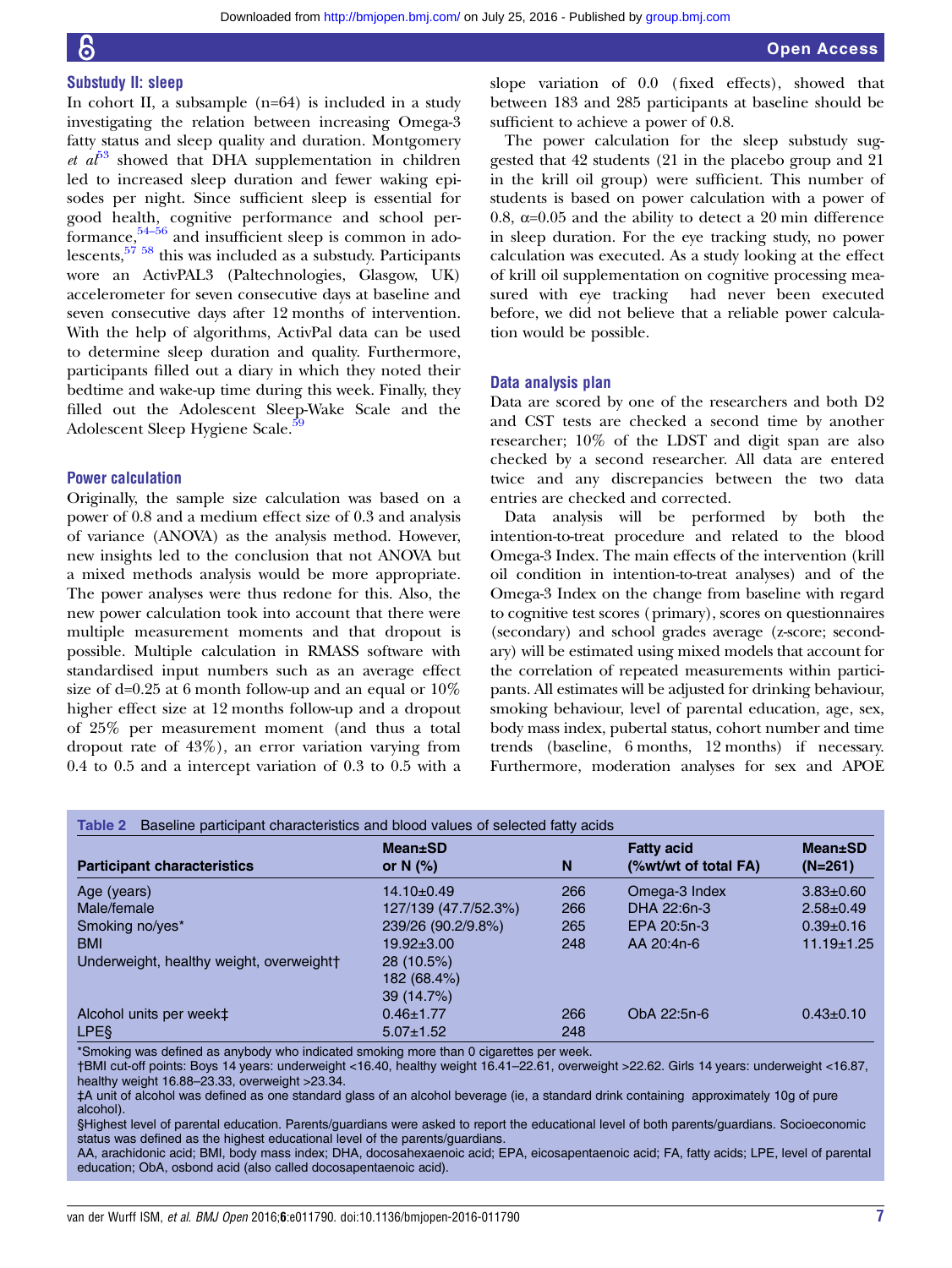<span id="page-8-0"></span>status will be executed and, if necessary, separate group analyses will be executed. Finally, an interaction between treatment condition and time trend will be used to estimate the difference between the groups regarding time trend effects. After these analyses, secondary sensitivity analyses will be executed with treatment adherence instead of intervention condition. These analyses will also be run with the subscores of the neuropsychological tests as outcome variables.

# Study monitoring

The study is monitored by the METC, NWO (Dutch Scientific Organisation) and the director clinical trials research and development of AkerBiomarine. The METC and NWO receive a yearly update. NWO had one site visit. The director clinical trials research and development visits the research site twice every year and checks whether all data are complete and the research is executed according to Good Clinical Practice. The risk of participating in the study is judged to be very low as no severe adverse effects of krill oil are known; however, any adverse effects will be registered and the METC will be notified.

### Ethics and dissemination

Any major amendments to the protocol will be submitted to the Medical Ethics Committee for approval. A signed and dated informed consent form is required from all participants signed by the participant and  $parent(s)/guardian(s)$ . All collected data will be linked to the participant number and only the principal investigators will have access to the non-anonymised data. The principal investigators have access to all trial data. The results of the study will be disseminated on group level to participants and schools. The results of this study will also be presented at international conferences and published in peer-reviewed journals.

#### Included participants

In total, 288 students provided informed consent. No blood sample was obtained for four participants. One participant suffered severe hyperventilation after the blood sampling and was excluded. Two participants withdrew their consent before the study started. Fifteen participants had an Omega-3 Index of >5%. Thus, 266 participants were included in the supplementation study; baseline characteristics can be found in [table 2.](#page-7-0)

#### **DISCUSSION**

To the best of our knowledge, Food2Learn is the first intervention study in which the influence of an increase in the Omega-3 Index due to 1 year of krill oil supplementation on cognition, academic achievement and behaviour in typically developing adolescents is assessed. Adolescence is a period of brain maturation in general, and especially of the higher order cognitive skills, as well as social and emotional behaviour. Furthermore, adolescence is a critical phase in the school career of students.

All in all, adolescence is an important life period to study the association between LCPUFAs and cognition/ school performance. Food2Learn is also one of the first studies which has recruited the participants based on a low Omega-3 Index and which makes use of a personalised dose adjustment based on individual response to supplementation. The substudies will shed light on areas that have not received much attention of the LCPUFA research community yet: sleep quantity and quality and visual processing and mental workload. The first students were enrolled in March of 2014; the final data will be collected in August 2016. The first longitudinal results of Food2Learn are expected in the second semester of 2016.

#### Author affiliations

<sup>1</sup>Welten Institute, Research Centre for Learning, Teaching, and Technology, Open University of the Netherlands, Heerlen, The Netherlands <sup>2</sup>Omegametrix, Martinsried, Germany <sup>3</sup>Preventive Cardiology, Medical Clinic and Poli-Clinic I, Ludwig Maximilians-University Munich, Munich, Germany 4 Aker BioMarine Antarctic AS, Lysaker, Norway 5 NUTRIM School of Nutrition and Translational Research in Metabolism, Maastricht University, Maastricht, The Netherlands

Acknowledgements The authors would like to thank all participants and schools who participated in Food2Learn. Furthermore, the authors would also like to thank the dedicated research assistants Marije Broens-Paffen, Denise Hofman and Annemarijn Weber. Finally, the authors thank the statistician involved in the project Roeslan Leontjevas.

Contributors RHMdG, CvS and KB wrote the study protocol. Funding was acquired by RHMdG. ISMvW conducted the trial together with the research assistants. All authors contributed to the writing of the article. All authors read and approved the final manuscript.

Funding The study is funded by the grant Food, Cognition and Behaviour from the Dutch Scientific Organisation (grant number 057-13-002), Aker Biomarine (Norway) who provides the krill and placebo capsules, and Omegametrix (Germany) who is responsible for the blood analyses.

Competing interests CvS is the owner of Omegametrix, a laboratory for fatty acid analyses. KB was employed by Aker Biomarine, who is partly funding the study. All other authors declare no conflict of interest. The sponsors will have no role in the collection, analyses or interpretation of data.

#### Patient consent Obtained.

Ethics approval The study was approved Medical Ethical Committee of Atrium-Orbis-Zuyd Hospital (NL45803.096.13).

Provenance and peer review Not commissioned; externally peer reviewed.

Data sharing statement Data will be stored in DANS Easy. Data and personal identifiers will be kept separately at all times. Data can be made available on request. For more information, contact RHMdG.

Open Access This is an Open Access article distributed in accordance with the Creative Commons Attribution Non Commercial (CC BY-NC 4.0) license, which permits others to distribute, remix, adapt, build upon this work noncommercially, and license their derivative works on different terms, provided the original work is properly cited and the use is non-commercial. See: [http://](http://creativecommons.org/licenses/by-nc/4.0/) [creativecommons.org/licenses/by-nc/4.0/](http://creativecommons.org/licenses/by-nc/4.0/)

#### **REFERENCES**

Assisi A, Banzi R, Buonocore C, et al. Fish oil and mental health: the role of n-3 long-chain polyunsaturated fatty acids in cognitive development and neurological disorders. [Int Clin Psychopharmacol](http://dx.doi.org/10.1097/01.yic.0000224790.98534.11) 2006;21:319–36.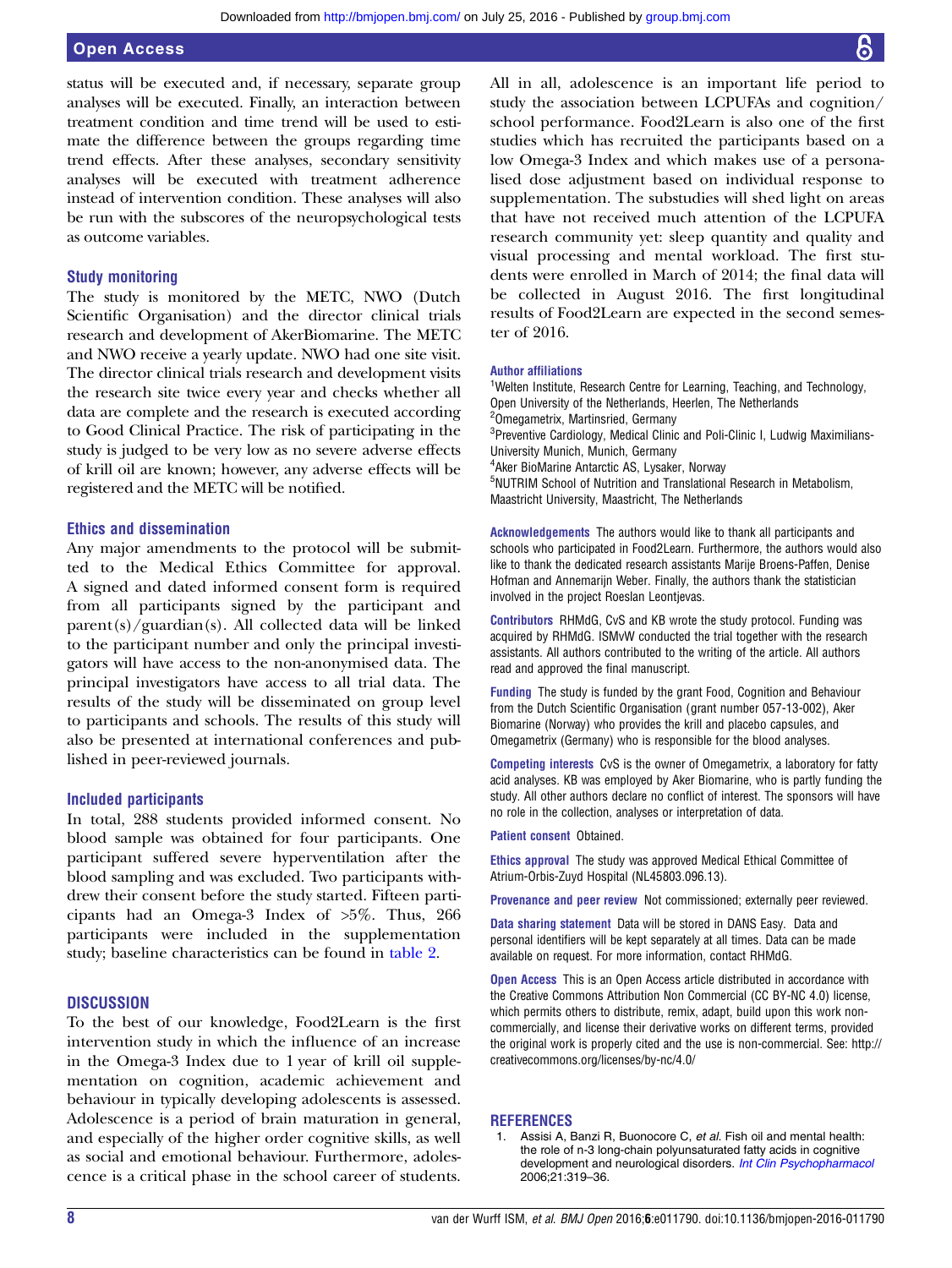- <span id="page-9-0"></span>2. Parletta N, Milte CM, Meyer BJ. Nutritional modulation of cognitive function and mental health. [J Nutr Biochem](http://dx.doi.org/10.1016/j.jnutbio.2013.01.002) 2013;24:725–43.
- 3. Morris MC, Evans DA, Tangney CC, et al. Fish consumption and cognitive decline with age in a large community study. [Arch Neurol](http://dx.doi.org/10.1001/archneur.62.12.noc50161) 2005;62:1849–53.
- Morris MC, Evans DA, Bienias JL, et al. Consumption of fish and n-3 fatty acids and risk of incident Alzheimer disease. [Arch Neurol](http://dx.doi.org/10.1001/archneur.60.7.940) 2003;60:940–6.
- 5. Uauy R, Dangour AD. Nutrition in brain development and ageing: role of essential fatty acids. [Nutr Rev](http://dx.doi.org/10.1301/nr.2006.may.S24-S33) 2006;64:S24-33; discussion S72–91.
- 6. Milte CM, Sinn N, Howe PR. Polyunsaturated fatty acid status in attention deficit hyperactivity disorder, depression, and Alzheimer's disease: towards an omega-3 index for mental health? [Nutr Rev](http://dx.doi.org/10.1111/j.1753-4887.2009.00229.x) 2009;67:573–90.
- 7. Gogtay N, Giedd JN, Lusk L, et al. Dynamic mapping of human cortical development during childhood through early adulthood. [Proc Natl Acad Sci USA](http://dx.doi.org/10.1073/pnas.0402680101) 2004;101:8174-9.
- 8. Crone EA, Ridderinkhof KR. The developing brain: from theory to neuroimaging and back. [Dev Cogn Neurosci](http://dx.doi.org/10.1016/j.dcn.2010.12.001) 2011;1:101-9.
- 9. Crone EA, Dahl RE. Understanding adolescence as a period of social–affective engagement and goal flexibility. [Nat Rev Neurosci](http://dx.doi.org/10.1038/nrn3313) 2012;13:636–50.
- 10. Paus T. Mapping brain maturation and cognitive development during adolescence. [Trends Cogn Sci \(Regul Ed\)](http://dx.doi.org/10.1016/j.tics.2004.12.008) 2005;9:60-8.
- 11. Toga AW, Thompson PM, Sowell ER. Mapping brain maturation. [Trends Neurosci](http://dx.doi.org/10.1016/j.tins.2006.01.007) 2006;29:148–59.
- 12. Svennerholm L. Distribution and fatty acid composition of phosphoglycerides in normal human brain. J Lipid Res 1968;9:570–9.
- 13. Sastry PS. Lipids of nervous tissue: composition and metabolism. [Prog Lipid Res](http://dx.doi.org/10.1016/0163-7827(85)90011-6) 1985;24:69–176.
- 14. McNamara RK, Able J, Jandacek R, et al. Docosahexaenoic acid supplementation increases prefrontal cortex activation during sustained attention in healthy boys: a placebo-controlled, dose-ranging, functional magnetic resonance imaging study. [Am J Clin Nutr J Clin Nutr](http://dx.doi.org/10.3945/ajcn.2009.28549) 2010;91:1060–7.
- 15. Chen CT, Liu Z, Ouellet M, et al. Rapid beta-oxidation of eicosapentaenoic acid in mouse brain: an in situ study. [Prostaglandins Leukot Essent Fatty Acids](http://dx.doi.org/10.1016/j.plefa.2009.01.005) 2009;80:157–63.
- 16. Kim J, Winkvist A, Äberg M, et al. Fish consumption and school grades in Swedish adolescents: a study of the large general population. [Acta Paediatr Int J Paediatr](http://dx.doi.org/10.1111/j.1651-2227.2009.01545.x) 2010;99:72–7. .
- 17. Aberg M, Aberg N, Brisman J, et al. Fish intake of Swedish male adolescents is a predictor of cognitive performance. [Acta Paediatr](http://dx.doi.org/10.1111/j.1651-2227.2008.01103.x) 2009;98:555–60.
- 18. de Groot RH, Ouwehand C, Jolles J. Eating the right amount of fish: inverted U-shape association between fish consumption and cognitive performance and academic achievement in Dutch adolescents. [Prostaglandins Leukot Essent Fatty Acids](http://dx.doi.org/10.1016/j.plefa.2012.01.002) 2012;86:113–17.
- 19. Mamalakis G, Kiriakakis M, Tsibinos G, et al. Depression and serum adiponectin and adipose omega-3 and omega-6 fatty acids in adolescents. [Pharmacol Biochem Behav](http://dx.doi.org/10.1016/j.pbb.2006.10.008) 2006;85:474–9.
- 20. Orth U, Robins RW, Roberts BW. Low self-esteem prospectively predicts depression in adolescence and young adulthood. [J Pers](http://dx.doi.org/10.1037/0022-3514.95.3.695) [Soc Psychol](http://dx.doi.org/10.1037/0022-3514.95.3.695) 2008;95:695–708.
- 21. Von Schacky C. Omega-3 fatty acids in cardiovascular disease—an uphill battle. [Prostaglandins Leukot Essent Fat Acids](http://dx.doi.org/10.1016/j.plefa.2014.05.004) 2015;92:41-7.
- 22. Schuchardt JP, Hahn A. Bioavailability of long-chain omega-3 fatty acids. [Prostaglandins Leukot Essent Fat Acids](http://dx.doi.org/10.1016/j.plefa.2013.03.010) 2013;89:1–8.
- 23. Lawson LD, Hughes BG. Absorption of eicosapentaenoic acid and docosahexaenoic acid from fish oil triacylglycerols or fish oil ethyl esters co-ingested with a high-fat meal. [Biochem Biophys Res](http://dx.doi.org/10.1016/S0006-291X(88)80937-9) [Commun](http://dx.doi.org/10.1016/S0006-291X(88)80937-9) 1988;156:960–3.
- 24. Köhler A, Sarkkinen E, Tapola N, et al. Bioavailability of fatty acids from krill oil, krill meal and fish oil in healthy subjects–a randomized, single-dose, cross-over trial. [Lipids Health Dis](http://dx.doi.org/10.1186/s12944-015-0015-4) 2015;14:1-10.
- 25. Ulven SM, Kirkhus B, Lamglait A, et al. Metabolic effects of krill oil are essentially similar to those of fish oil but at lower dose of EPA and DHA, in healthy volunteers. [Lipids](http://dx.doi.org/10.1007/s11745-010-3490-4) 2011;46:37-46.
- 26. Ramprasath VR, Eyal I, Zchut S, et al. Enhanced increase of omega-3 index in healthy individuals with response to 4-week n-3 fatty acid supplementation from krill oil versus fish oil. [Lipids Health](http://dx.doi.org/10.1186/1476-511X-12-178) [Dis](http://dx.doi.org/10.1186/1476-511X-12-178) 2013;12:178.
- 27. Wijendran V, Lawrence P, Diau GY, et al. Significant utilization of dietary arachidonic acid is for brain adrenic acid in baboon neonates. J Lipid Res 2002;43:762–7.
- 28. van Rossum CTM, Fransen HP, Verkaik-Kloosterman J, et al. Dutch national food consumption survey 2007–2010—diet of children and adults aged 7 to 69 years. Bilthoven, The Netherlands: National Institute for Public Health and the Environment, 2011.
- 29. Harris WS, Von Schacky C. The Omega-3 Index: a new risk factor for death from coronary heart disease? [Prev Med](http://dx.doi.org/10.1016/j.ypmed.2004.02.030) 2004;39:212-20.
- 30. Richardson AJ, Montgomery P. The Oxford-Durham study: a randomized, controlled trial of dietary supplementation with fatty acids in children with developmental coordination disorder. [Pediatrics](http://dx.doi.org/10.1542/peds.2004-2164) 2005;115:1360–6.
- 31. Centraal Bureau Voor de Statistiek (Statistics Netherlands). VO; leerlingen, onderwijssoort in detail, leerjaar (Secondary education, students, type of education in detail per teaching year). [http://](http://statline.cbs.nl/StatWeb/publication/?VW=T&DM=SLnl&PA=80040NED&LA=nl) [statline.cbs.nl/StatWeb/publication/?VW=T&DM=SLnl&PA=80040](http://statline.cbs.nl/StatWeb/publication/?VW=T&DM=SLnl&PA=80040NED&LA=nl) [NED&LA=nl](http://statline.cbs.nl/StatWeb/publication/?VW=T&DM=SLnl&PA=80040NED&LA=nl) (accessed 22 Jul 2015).
- 32. Bull NL, Day MJ, Burt R, et al. Individual fatty acids in the British household food supply. Hum Nutr 1983;37:373–7.
- 33. Health Council of the Netherlands. Guidelines for a healthy diet 2006. The Hague: 2006.
- 34. AMN. Product Information Math Test (Product Informatie Blad— Rekentoets). [//http://www.amn.nl/amn-voor-scholen/taal-en](//http://www.amn.nl/amn-voor-scholen/taal-en-rekentoetsen/)[rekentoetsen/](//http://www.amn.nl/amn-voor-scholen/taal-en-rekentoetsen/) (accessed 12 Aug 2015).
- 35. Duncan T, McKeachie W. The making of the motivated strategies for learning questionnaire. [Educational Psychologist](http://dx.doi.org/10.1207/s15326985ep4002_6) 2005;40:117-128.
- 36. Pintrich PR, Smith DAF, Garcia T, et al. Reliability and predictive validity of the Motivated Strategies for Learning Questionnaire (Mslg). [Educ Psychol Meas](http://dx.doi.org/10.1177/0013164493053003024) 1993;53:801-13.
- 37. Radloff L. The CES-D Scale: a self-report depression scale for research in the general. [Appl Psychol Meas](http://dx.doi.org/10.1177/014662167700100306) 1977;1:385-401.
- 38. Weissman MM, Sholomskas D, Pottenger M, et al. Assessing depressive symptoms in five psychiatric populations: a validation study. Am J Epidemiol 1977;106:203–14.
- 39. Beekman AT, Deeg DJ, Van Limbeek J, et al. Criterion validity of the Center for Epidemiologic Studies Depression scale (CES-D): results from a community-based sample of older subjects in The Netherlands. [Psychol Med](http://dx.doi.org/10.1017/S0033291796003510) 1997;27:231–5.
- 40. Stockings E, Degenhardt L, Lee YY, et al. Symptom screening scales for detecting major depressive disorder in children and adolescents: a systematic review and meta-analysis of reliability, validity and diagnostic utility. [J Affect Disord](http://dx.doi.org/10.1016/j.jad.2014.11.061) 2015;174:447-63.
- 41. Stoodley B, Rosenberg M. Society and the adolescent self-image. [Am. Sociol Rev](http://dx.doi.org/10.2307/2091308) 1966;31:125.
- 42. Gray-Little B, Williams VSL, Hancock TD. An item response theory analysis of the Rosenberg Self-Esteem Scale. [Personal Soc Psychol](http://dx.doi.org/10.1177/0146167297235001) [Bull](http://dx.doi.org/10.1177/0146167297235001) 1997;23:443–51.
- 43. Robins RW, Hendin HM, Trzesniewski KH. Measuring global self-esteem: construct validation of a single-item measure and the Rosenberg Self-Esteem Scale. [Personal Soc Psychol Bull](http://dx.doi.org/10.1177/0146167201272002) 2001;27:151–61.
- de Groot RH, van Boxtel MP, Schiepers OJ, et al. Age dependence of plasma phospholipid fatty acid levels: potential role of linoleic acid in the age-associated increase in docosahexaenoic acid and eicosapentaenoic acid concentrations. [Br J Nutr](http://dx.doi.org/10.1017/S0007114509359103) 2009;102:1058–64.
- 45. Petersen AC, Crockett L, Richards M, et al. A self-report measure of pubertal status: reliability, validity, and initial norms. [J Youth Adolesc](http://dx.doi.org/10.1007/BF01537962) 1988;17:117–33.
- 46. Harris WS, Von Schacky C, Park Y. Standardizing methods for assessing omega-3 fatty acid biostatus. McNamara RK, ed. In: The Omega-3 fatty acid deficiency syndrome: opportunities for disease prevention. New York City: Nova Science Publishers, 2013:385–98.
- 47. Savitz J, Solms M, Ramesar R. Apolipoprotein E variants and cognition in healthy individuals: a critical opinion. [Brain Res Rev](http://dx.doi.org/10.1016/j.brainresrev.2005.10.006) 2006;51:125–35.
- 48. Plourde M, Vohl MC, Vandal M, et al. Plasma n-3 fatty acid response to an n-3 fatty acid supplement is modulated by apoE epsilon4 but not by the common PPAR-alpha L162V polymorphism in men. [Br J Nutr](http://dx.doi.org/10.1017/S000711450938215X) 2009;102:1121–4.
- Stonehouse W, Conlon CA, Podd J, et al. DHA supplementation improved both memory and reaction time in healthy young adults: a randomized controlled trial. [Am J Clin Nutr](http://dx.doi.org/10.3945/ajcn.112.053371) 2013;97:1134-43.
- 50. Turic D, Fisher PJ, Plomin R, et al. No association between apolipoprotein E polymorphisms and general cognitive ability in children. [Neurosci Lett](http://dx.doi.org/10.1016/S0304-3940(00)01789-4) 2001;299:97-100.
- 51. Deary I, Whalley L, St. Clair D, et al. The influence of the ε4 allele of the apolipoprotein E gene on childhood IQ, nonverbal reasoning in old age, and lifetime cognitive change. *[Intelligence](http://dx.doi.org/10.1016/S0160-2896(02)00114-9)* 2003;31:85-92.
- 52. Duke University Health System. DUHS Clinical Molecular Diagnostics Laboratory Innovative Testing for Better Patient Care APOLIPOPROTEIN E (APOE) GENOTYPING. [http://dukemolecular.](http://dukemolecular.duhs.duke.edu/TemplateTest.aspx?ID=10011&MenuItem=3) [duhs.duke.edu/TemplateTest.aspx?ID=10011&MenuItem=3](http://dukemolecular.duhs.duke.edu/TemplateTest.aspx?ID=10011&MenuItem=3) (accessed 9 May 2016).
- 53. Montgomery P, Burton JR, Sewell RP, et al. Fatty acids and sleep in UK children: subjective and pilot objective sleep results from the DOLAB study-a randomized controlled trial. [J Sleep Res](http://dx.doi.org/10.1111/jsr.12135) 2014;23:364–88.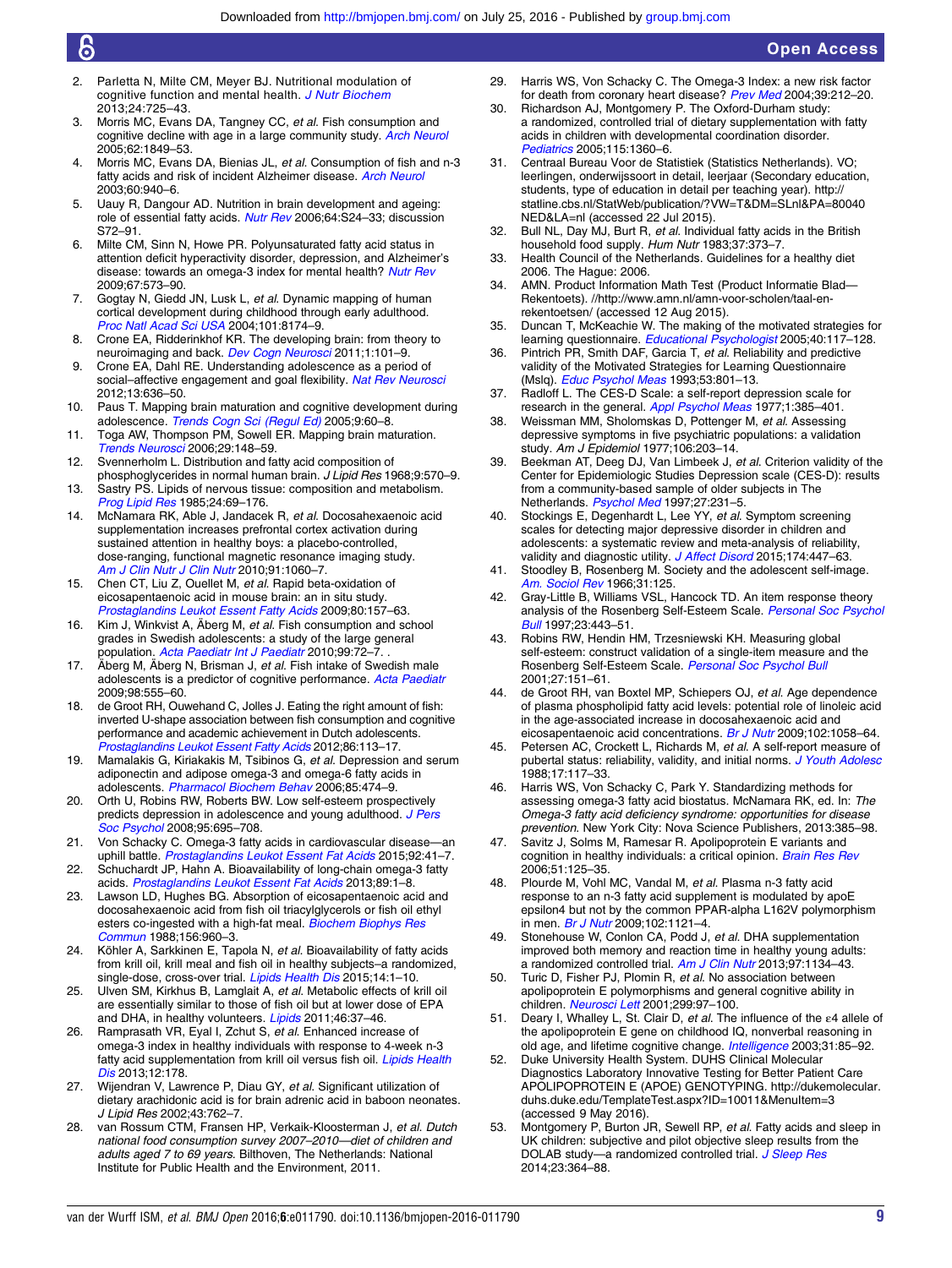- <span id="page-10-0"></span>54. Lim J, Dinges DF. A meta-analysis of the impact of short-term sleep deprivation on cognitive variables. [Psychol Bull](http://dx.doi.org/10.1037/a0018883) 2010;136: 375–89.
- 55. Hofman WF, Steenhof L. Sleep characteristics of Dutch adolescents are related to school performance. Sleep-Wake Res Netherlands 1997;8:51–5.
- 56. Wolfson AR, Carskadon MA. Understanding adolescents' sleep patterns and school performance: a critical appraisal. [Sleep Med](http://dx.doi.org/10.1016/S1087-0792(03)90003-7) [Rev](http://dx.doi.org/10.1016/S1087-0792(03)90003-7) 2003;7:491–506.
- 57. Foundation NS. Teens and sleep. Sleep in America Polls. 2006. [http://www.sleepfoundation.org/article/sleep-america-polls/](http://www.sleepfoundation.org/article/sleep-america-polls/2006-teens-and-sleep) [2006-teens-and-sleep](http://www.sleepfoundation.org/article/sleep-america-polls/2006-teens-and-sleep)
- 58. Loessl B, Valerius G, Kopasz M, et al. Are adolescents chronically sleep-deprived?. An investigation of sleep habits of adolescents in the Southwest of Germany. [Childcare Health Dev](http://dx.doi.org/10.1111/j.1365-2214.2008.00845.x) 2008;34:549–56.
- 59. LeBourgeois MK, Giannotti F, Cortesi F, et al. The relationship between reported sleep quality and sleep hygiene in Italian and American adolescents. [Pediatrics](http://dx.doi.org/10.1542/peds.2004-0815H) 2005;115:257-65.